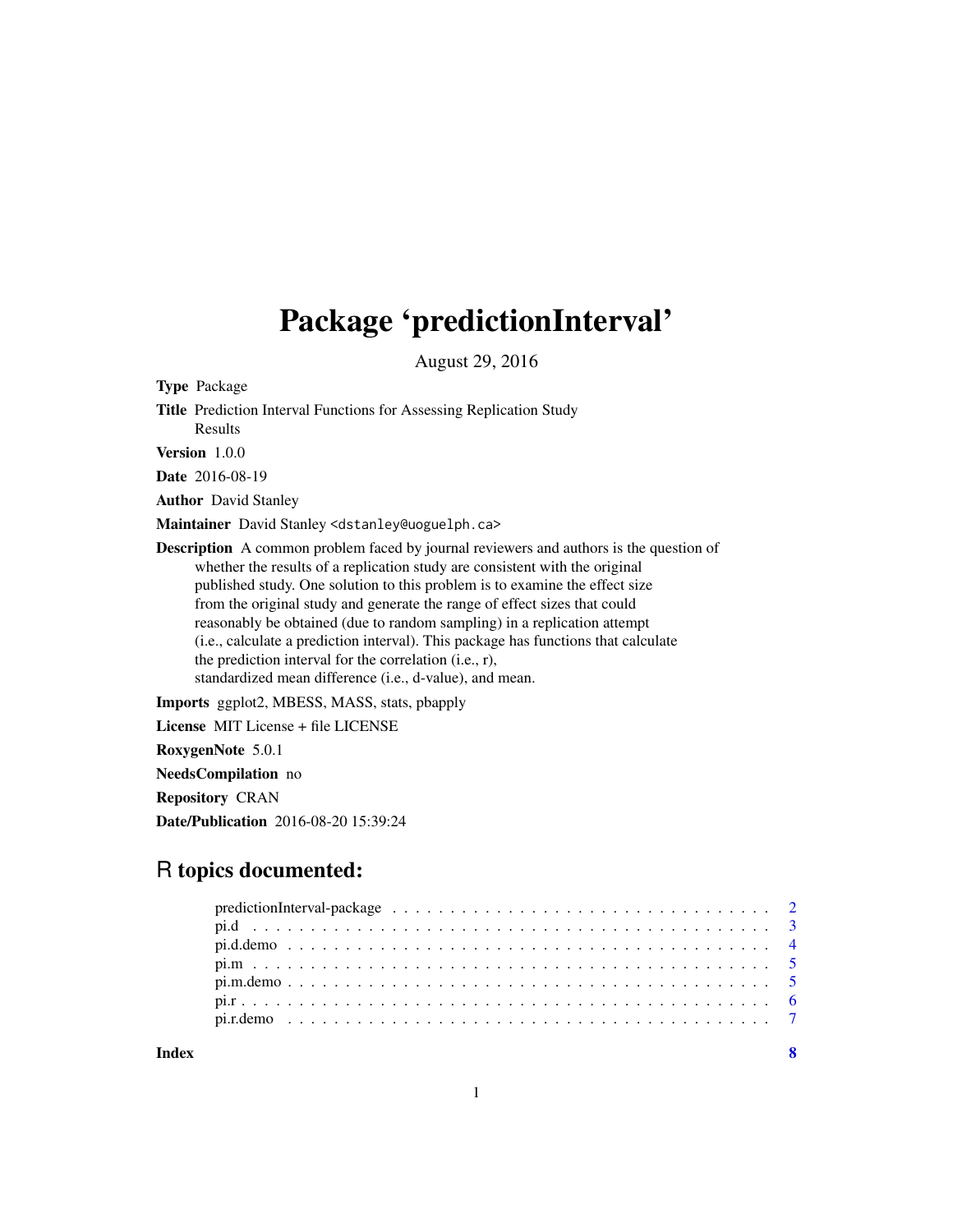<span id="page-1-0"></span>predictionInterval-package

*Prediction Interval Functions*

#### Description

A common problem faced by journal reviewers and authors is the question of whether the results of a replication study are consistent with the original published study. One solution to this problem is to examine the effect size from the original study and generate the range of effect sizes that could reasonably be obtained (due to random sampling) in a replication attempt (i.e., calculate a prediction interval).This package has functions that calculate the prediction interval for the correlation (i.e., r), standardized mean difference (i.e., d-value), and mean.

#### Details

|          | Package: predictionInterval |
|----------|-----------------------------|
| Type:    | Package                     |
| Version: | 1.0.0                       |
| Date:    | 2016-08-19                  |
| License: | MIT License + file LICENSE  |

[pi.r](#page-5-1) creates a prediction interval for a correlation (i.e., *r* )

[pi.d](#page-2-1) creates a prediction interval for a standardized mean difference (i.e., *d* )

[pi.m](#page-4-1) creates a prediction interval for a mean (i.e., *M* )

[pi.r.demo](#page-6-1) demonstrates PI capture percentage for a correlation (i.e., *r* )

[pi.d.demo](#page-3-1) demonstrates PI capture percentage for a standardized mean difference (i.e., *d* )

[pi.m.demo](#page-4-2) demonstrates PI capture percentage for a mean (i.e., *M* )

#### Author(s)

Author: David J. Stanley <dstanley@uoguelph.ca> Maintainer: David J. Stanley <dstanley@uoguelph.ca>

## References

Spence, J.R. & Stanley, D.J.(in prep). Prediction Interval: What to expect when you're expecting a replication.

Also: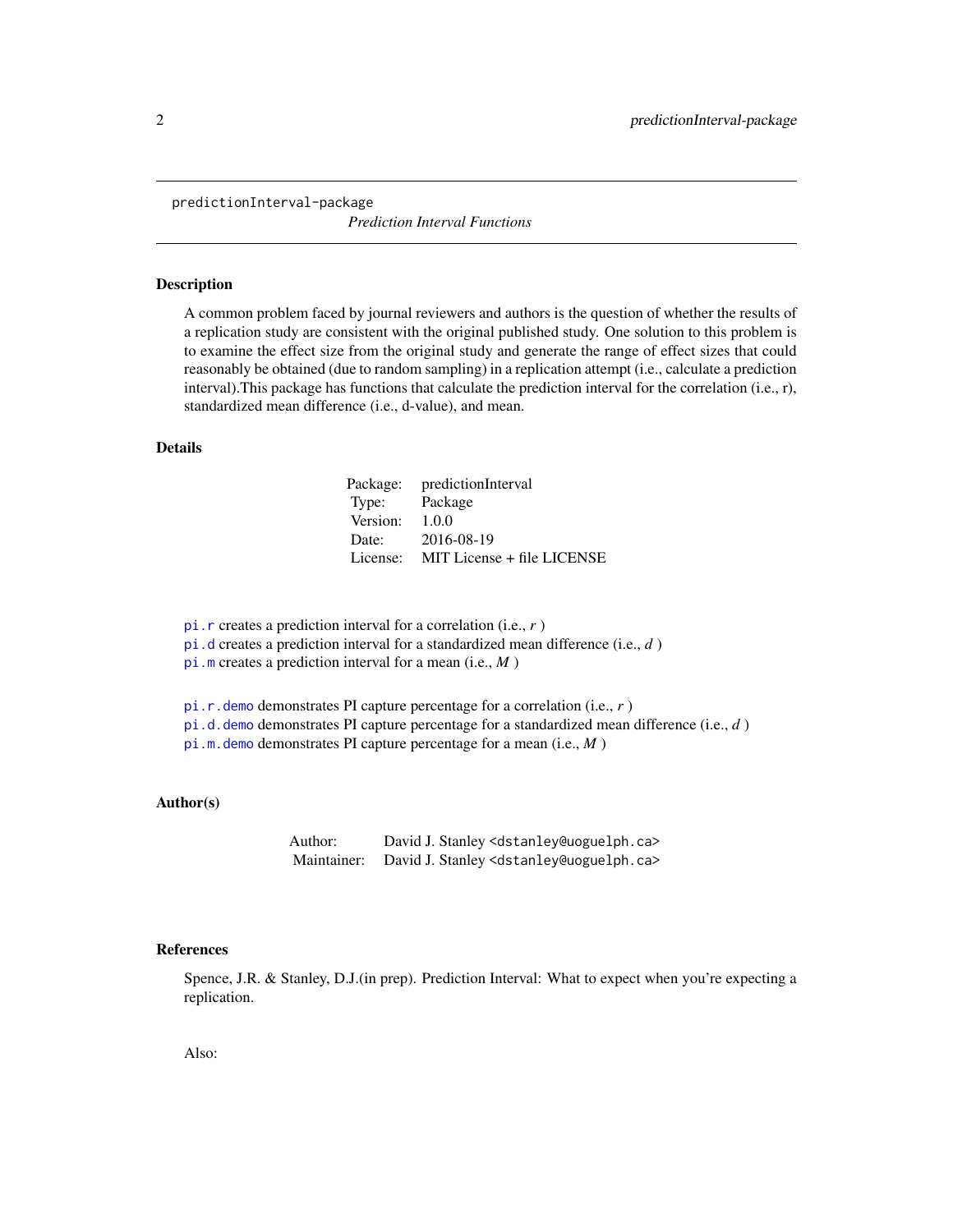<span id="page-2-0"></span>Cumming, G. & Maillardet, R. (2006). Confidence intervals and replication: where will the next mean fall? *Psychological Methods, 11(3)*, 217-227.

Estes, W.K. (1997). On the communication of information by displays of standard error and confidence intervals. *Psychonomic Bulleting & Review, 4(3)*, 330-341.

Zou, G.Y. (2007). Toward using a confidence intervals to compare correlations. *Psychological Methods, 12(4)*, 399-413.

#### Examples

```
pi.r(r=.35,n=100,rep.n=200)
pi.d(d=.65,n1=50,n2=50,rep.n1=100,rep.n2=100)
pi.m(M=2.53,SD=1.02,n=40,rep.n=80)
```
<span id="page-2-1"></span>pi.d d*-value (i.e., standardized mean difference) Prediction Interval*

### Description

*d*-value (i.e., standardized mean difference) Prediction Interval

#### Usage

 $pi.d(d, n1, n2, rep.n1 = NA, rep.n2 = NA, prob.level = 0.95)$ 

## Arguments

| d              | Original study: Sample d-value (standardized mean difference) created with<br>pooled variance denominator. See formulas 4.18 and 4.19 (p.26) in Borenstein,<br>Hedges, Higgins, & Rothstein (2009). |
|----------------|-----------------------------------------------------------------------------------------------------------------------------------------------------------------------------------------------------|
| n1             | Original study: Sample size for group 1                                                                                                                                                             |
| n <sub>2</sub> | Original study: Sample size for group 2                                                                                                                                                             |
| rep.n1         | (optional) Replication study: Sample size for group 1. If not specified, n1 is<br>used.                                                                                                             |
| rep.n2         | (optional) Replication study: Sample size for group 2. If not specified, n2 is<br>used.                                                                                                             |
| prob.level     | (optional 0 to 1 value) Probability level desired (0 to 1). If not specified 0.95 (i.e.,<br>95 percent) will be used.                                                                               |

## Value

The prediction interval and related statistics in list format.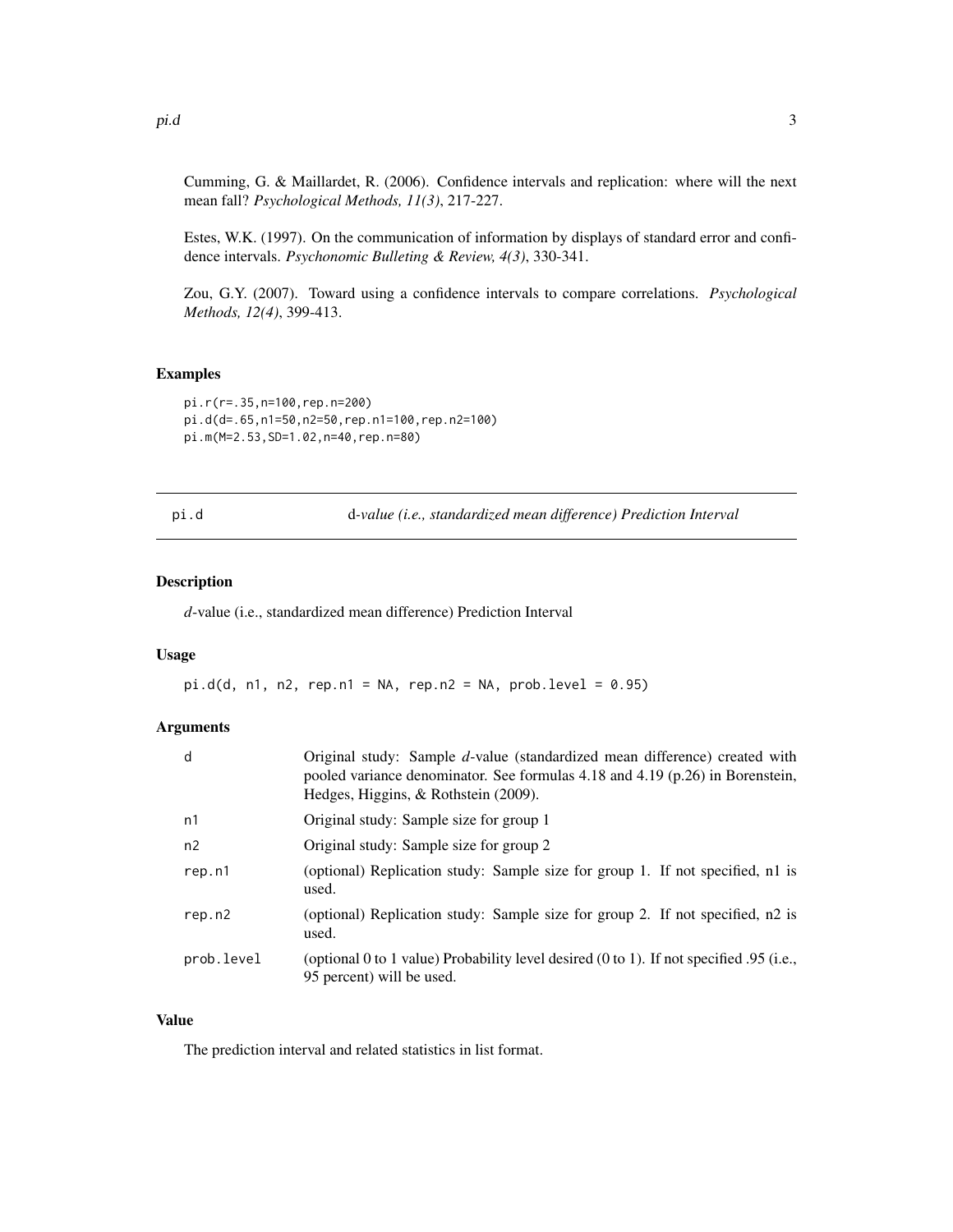## <span id="page-3-0"></span>References

Borenstein, M., Hedges, L. V., Higgins, J. P., & Rothstein, H. R. (2009). *Introduction to metaanalysis*. John Wiley & Sons.

Cumming, G., & Finch, S. (2001). A primer on the understanding, use, and calculation of confidence intervals that are based on central and noncentral distributions. *Educational and Psychological Measurement, 61(4)*, 532-574.

## Examples

pi.d(d=.65,n1=50,n2=50,rep.n1=100,rep.n2=100)

<span id="page-3-1"></span>

| pi.d.demo | Simulation to demonstrate the meaning of the d-value prediction inter- |
|-----------|------------------------------------------------------------------------|
|           | val                                                                    |

## Description

Simulation to demonstrate the meaning of the d-value prediction interval

## Usage

```
pi.d.demo(n1 = 50, n2 = 50, rep.n1 = NA, rep.n2 = NA, pop.d = 0.5,number.trials = 10000, prob.level = 0.95, bias.correction = FALSE)
```
#### **Arguments**

| n1              | Original study: Cell size 1                                                                                                           |
|-----------------|---------------------------------------------------------------------------------------------------------------------------------------|
| n2              | Original study: Cell size 2                                                                                                           |
| rep.n1          | (optional) Replication study: Cell size 1. If not specified, n is used.                                                               |
| rep.n2          | (optional) Replication study: Cell size 2. If not specified, n is used.                                                               |
| pop.d           | All samples are drawn from a common population. This specifies the population<br>correlation.                                         |
| number.trials   | Indicate the number of pairs of sample (original, replication) that should be used.<br>10,000 or higher suggested for stable results. |
| prob.level      | (optional 0 to 1 value) Probability level desired $(0 \text{ to } 1)$ . If not specified 0.95 (i.e.,<br>95 percent) will be used.     |
| bias.correction |                                                                                                                                       |
|                 |                                                                                                                                       |

Apply bias correction formula to d-values.

## Value

The prediction interval capture percentage and related statistics in list format.

#### Examples

pi.d.demo(n1=50,n2=50,rep.n1=100,rep.n2=100,pop.d=.50,number.trials=10)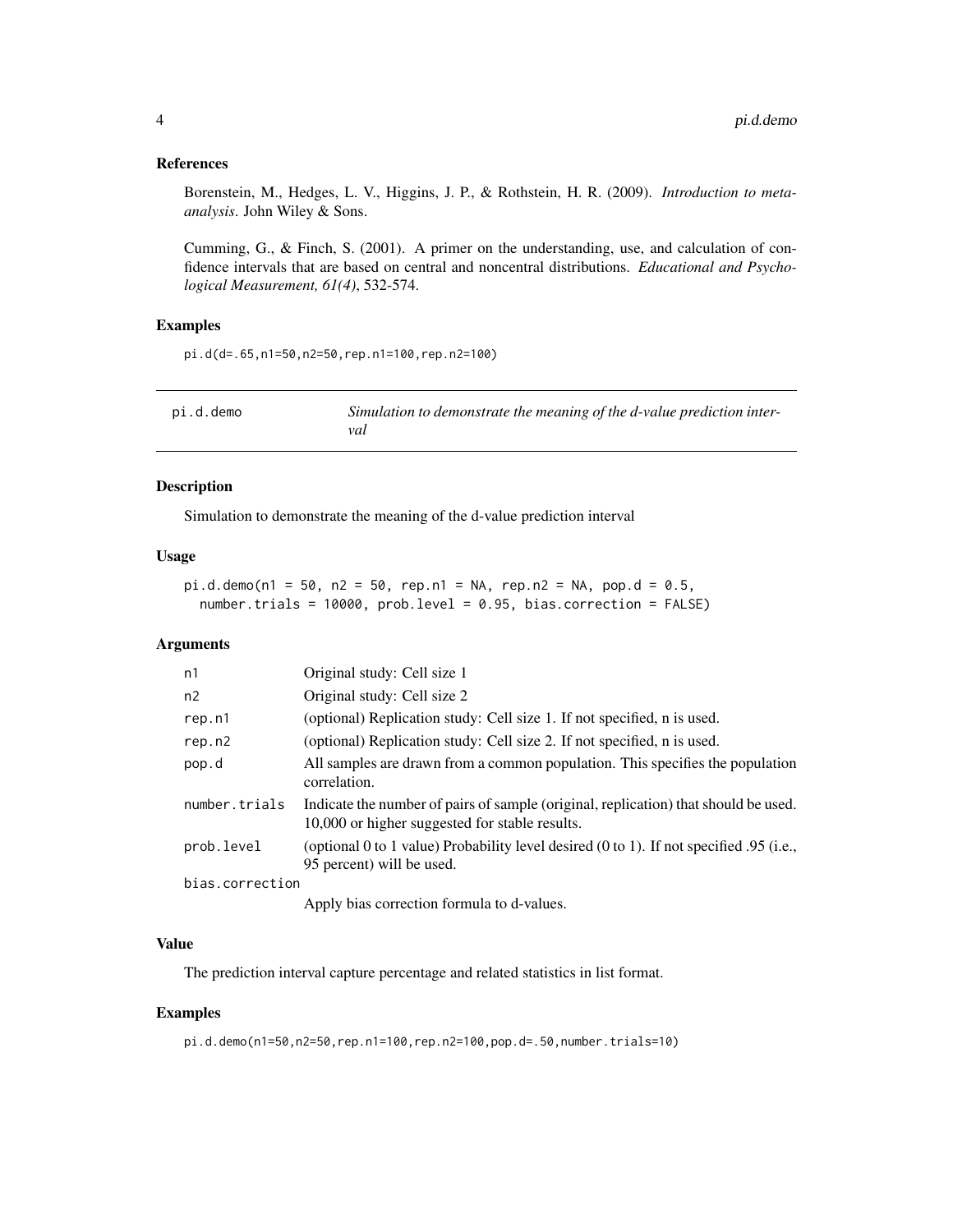<span id="page-4-1"></span><span id="page-4-0"></span>

## Description

Prediction interval for the mean

## Usage

 $pi.m(M, SD = NA, VAR = NA, n, rep.n = NA, prob.level = 0.95)$ 

## Arguments

| M          | Original study: Mean                                                                                                              |
|------------|-----------------------------------------------------------------------------------------------------------------------------------|
| -SD        | Original study: Standard deviation. Provide this or variance - not both.                                                          |
| <b>VAR</b> | Original study: Variance. Provide this or standard deviation - not both.                                                          |
| n          | Original study: Sample size                                                                                                       |
| rep.n      | (optional) Replication study: Sample size. If not specified, n is used.                                                           |
| prob.level | (optional 0 to 1 value) Probability level desired $(0 \text{ to } 1)$ . If not specified 0.95 (i.e.,<br>95 percent) will be used. |

## Value

The prediction interval and related statistics in list format.

## Examples

pi.m(M=2.53,SD=1.02,n=40,rep.n=80)

<span id="page-4-2"></span>

| pi.m.demo | Simulation to demonstrate the meaning of the prediction interval for |
|-----------|----------------------------------------------------------------------|
|           | the mean                                                             |

## Description

Simulation to demonstrate the meaning of the prediction interval for the mean

## Usage

```
pi.m.demo(n = 10, rep.n = NA, mu = 0, sigma = 1,number.trials = 10000, prob.level = 0.95, show.all.trials = FALSE)
```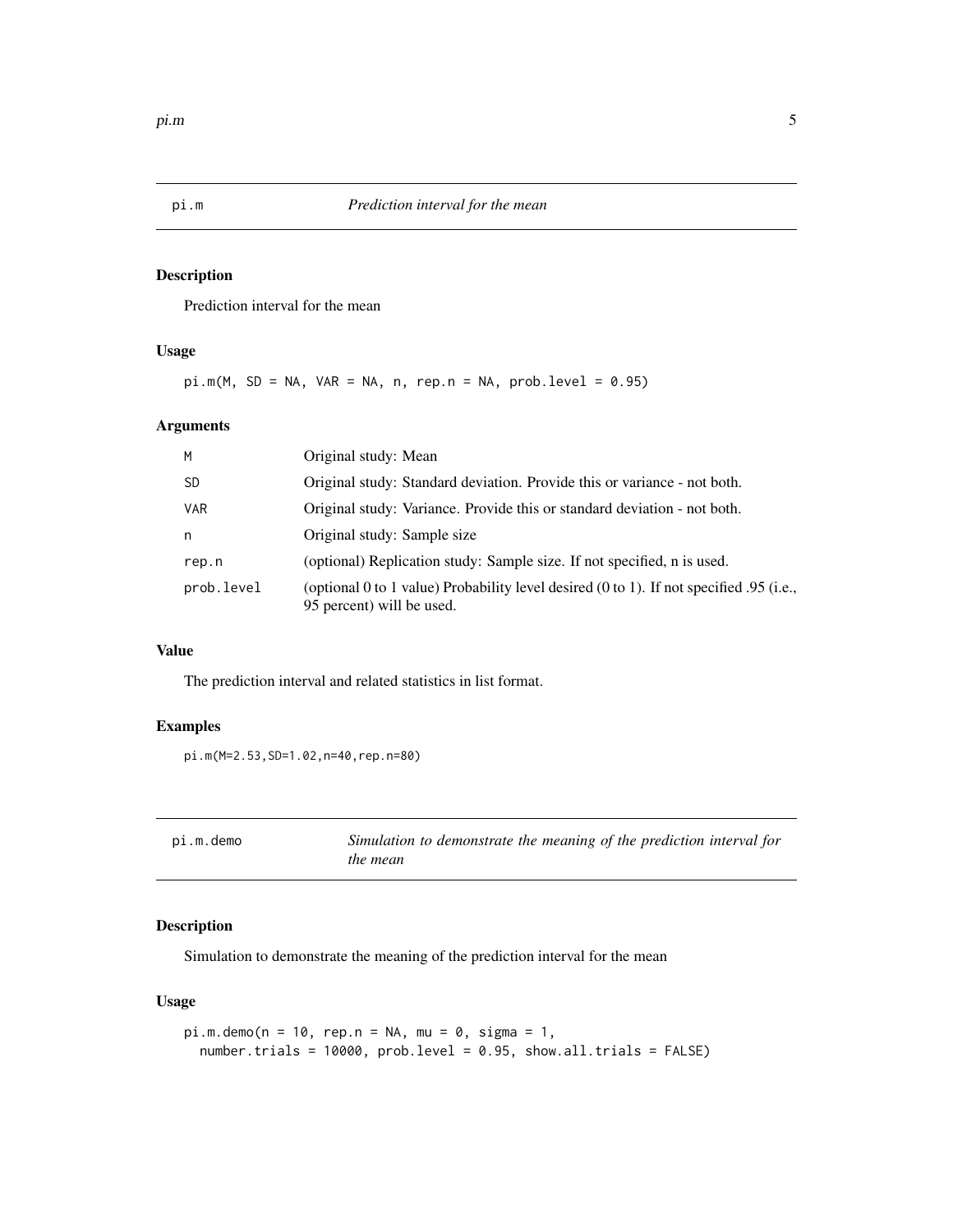## <span id="page-5-0"></span>Arguments

| n               | Original study: Sample size                                                                                                           |
|-----------------|---------------------------------------------------------------------------------------------------------------------------------------|
| rep.n           | (optional) Replication study: Sample size. If not specified, n is used.                                                               |
| mu              | All samples are drawn from a common population. This specifies the population<br>correlation.                                         |
| sigma           | All samples are drawn from a common population. This specifies the population<br>standard deviation.                                  |
| number.trials   | Indicate the number of pairs of sample (original, replication) that should be used.<br>10,000 or higher suggested for stable results. |
| prob.level      | (optional 0 to 1 value) Probability level desired $(0 \text{ to } 1)$ . If not specified 0.95 (i.e.,<br>95 percent) will be used.     |
| show.all.trials |                                                                                                                                       |
|                 | Show original correlation, prediction interval, replication correlation, and whether<br>replication effect is in the interval.        |

## Value

The prediction interval capture percentage and related statistics in list format.

## Examples

pi.m.demo(n=150,mu=0,sigma=1,number.trials=10)

<span id="page-5-1"></span>

pi.r *Correlation prediction interval*

## Description

Correlation prediction interval

## Usage

 $pi.r(r, n, rep.n = NA, prob. level = 0.95)$ 

## Arguments

|            | Original study: Correlation                                                                                          |
|------------|----------------------------------------------------------------------------------------------------------------------|
| n.         | Original study: Sample size                                                                                          |
| rep.n      | (optional) Replication study: Sample size. If not specified, n is used.                                              |
| prob.level | (optional 0 to 1 value) Probability level desired (0 to 1). If not specified .95 (i.e.,<br>95 percent) will be used. |

## Value

The prediction interval and related statistics in list format.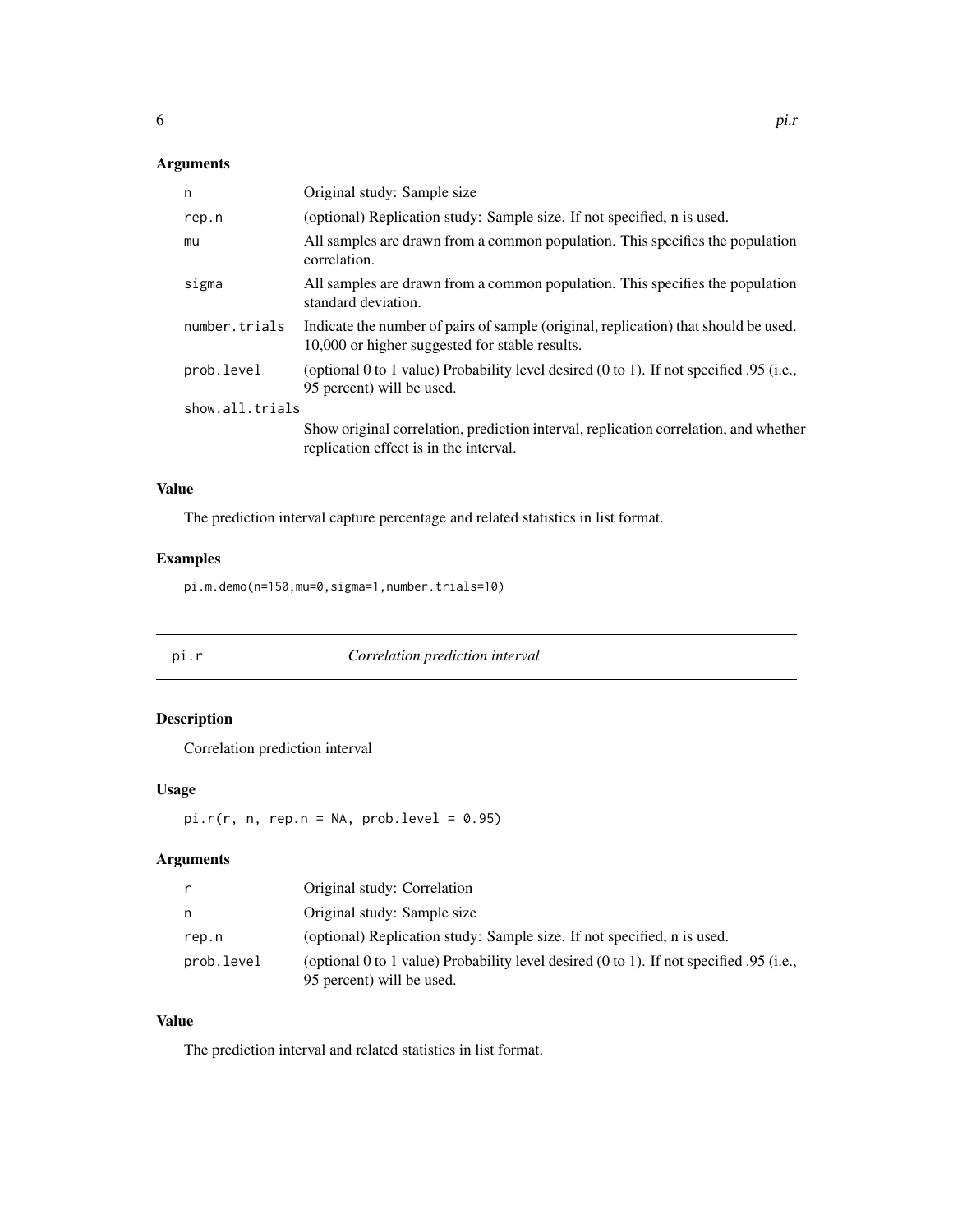#### <span id="page-6-0"></span>pi.r.demo 7

## Examples

pi.r(r=.35,n=100,rep.n=200)

<span id="page-6-1"></span>

| pi.r.demo | Simulation to demonstrate the meaning of the correlation prediction |
|-----------|---------------------------------------------------------------------|
|           | interval                                                            |

## Description

Simulation to demonstrate the meaning of the correlation prediction interval

## Usage

```
pi.r.demo(n = 100, rep.n = NA, rho = 0.5, number.trials = 10000,prob.level = 0.95, bias.correction = FALSE)
```
## Arguments

| n               | Original study: Sample size                                                                                                           |
|-----------------|---------------------------------------------------------------------------------------------------------------------------------------|
| rep.n           | (optional) Replication study: Sample size. If not specified, n is used.                                                               |
| rho             | All samples are drawn from a common population. This specifies the population<br>correlation.                                         |
| number.trials   | Indicate the number of pairs of sample (original, replication) that should be used.<br>10,000 or higher suggested for stable results. |
| prob.level      | (optional 0 to 1 value) Probability level desired $(0 \text{ to } 1)$ . If not specified 0.95 (i.e.,<br>95 percent) will be used.     |
| bias.correction |                                                                                                                                       |
|                 | Apply hiss compation formula to develope                                                                                              |

Apply bias correction formula to d-values.

## Value

The prediction interval capture percentage and related statistics in list format.

## Examples

pi.r.demo(n=100,rho=.50,number.trials=10)